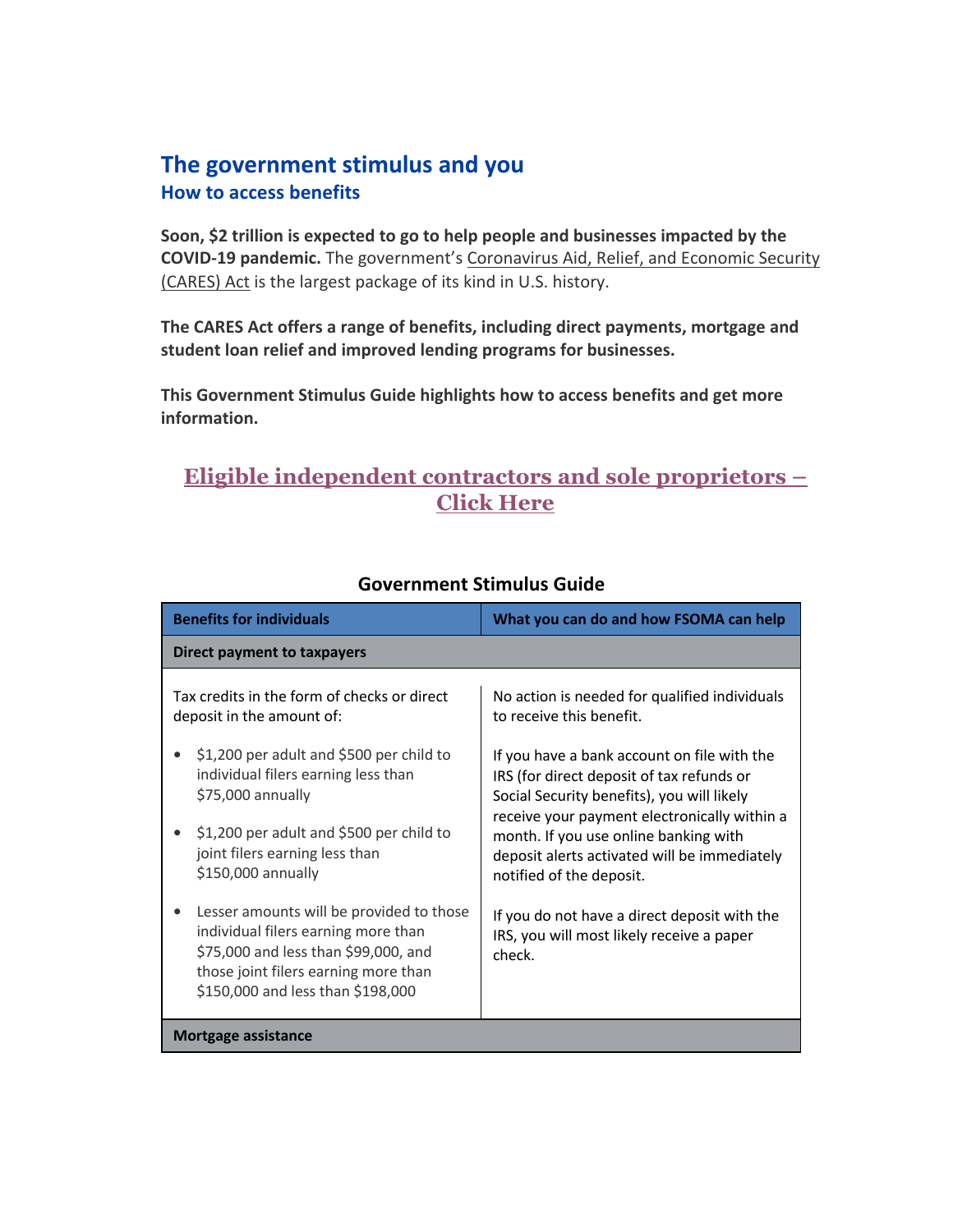| Mortgage lenders and servicers will be<br>allowed to provide up to 180 days of<br>forbearance (payment deferral) on federally<br>backed loans for customers experiencing<br>hardship related to the COVID-<br>19 emergency.                                                                          | If you are experiencing hardship associated<br>with the coronavirus and need help with<br>your mortgage payments, then contact your<br>mortgage lender or landlord to request<br>information payment forbearance options.                                                                                                                                                |  |
|------------------------------------------------------------------------------------------------------------------------------------------------------------------------------------------------------------------------------------------------------------------------------------------------------|--------------------------------------------------------------------------------------------------------------------------------------------------------------------------------------------------------------------------------------------------------------------------------------------------------------------------------------------------------------------------|--|
| <b>Student loan assistance</b>                                                                                                                                                                                                                                                                       |                                                                                                                                                                                                                                                                                                                                                                          |  |
| All payments for federal student loans<br>(Direct and FFELP) are deferred through<br>September 30, 2020.                                                                                                                                                                                             | Contact your student loan servicer to<br>discuss eligibility and options.<br>Contact information for the top three<br>servicers are listed below:<br>MOHELA: 1-888-866-4352<br>Navient: 1-800-722-1300<br>Nelnet: 1-888-486-4722                                                                                                                                         |  |
| <b>Unemployment assistance</b>                                                                                                                                                                                                                                                                       |                                                                                                                                                                                                                                                                                                                                                                          |  |
| Expanded unemployment benefits:<br>Eligibility expanded to include self-<br>employed, independent contractors / gig<br>economy workers, nonprofit employees<br>and others<br>Amount increased by \$600 weekly<br>Duration extended an additional 13<br>weeks beyond the existing 26-<br>week maximum | Visit the Florida Re-employment Office to<br>see how your employment status and<br>history will determine your unemployment<br>eligibility. This information is changing<br>rapidly, so check back often for most<br>accurate information.<br><b>Florida Reemploy Assist Service Center</b><br><b>FL Apply for Unemployed Benefits NOW</b><br>Florida Unemployment FAQ's |  |
| <b>Retirement savings access assistance</b>                                                                                                                                                                                                                                                          |                                                                                                                                                                                                                                                                                                                                                                          |  |
| The federal government is waving penalties<br>and making other accommodations for<br>those who need to access retirement<br>savings early.                                                                                                                                                           | To learn more about your options contact<br>your retirement plan manager or trusted<br>financial advisor.                                                                                                                                                                                                                                                                |  |